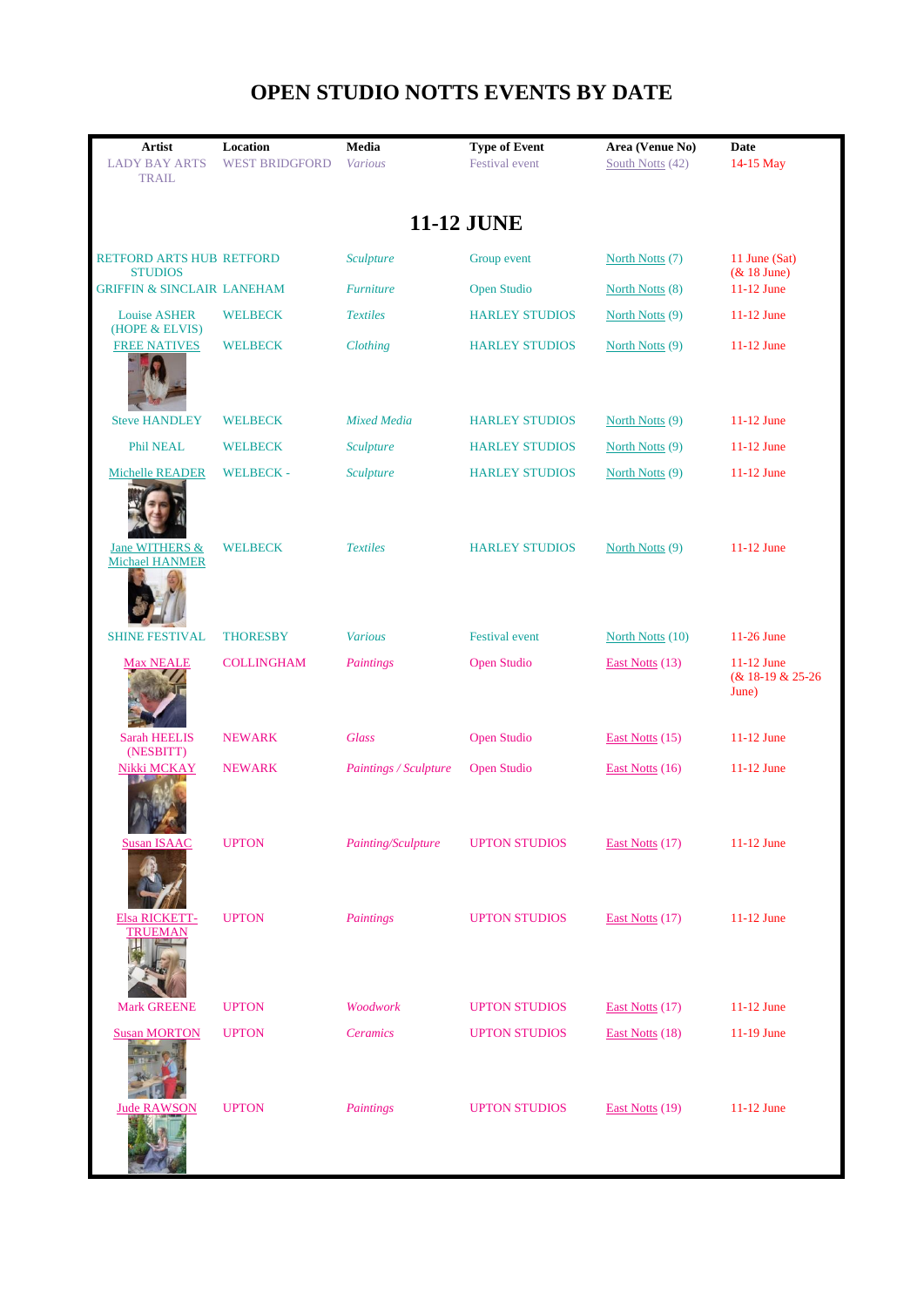| <b>Artist</b>                                | Location                                             | Media                | <b>Type of Event</b>                                                       | Area (Venue No)                     | Date                 |
|----------------------------------------------|------------------------------------------------------|----------------------|----------------------------------------------------------------------------|-------------------------------------|----------------------|
| <b>Ann LEECH</b>                             | <b>SOUTHWELL</b>                                     | Paintings            | <b>Open Studio</b>                                                         | East Notts (20)                     | 11-12 June           |
| <b>Sue BULMER</b>                            | <b>LOWDHAM</b>                                       | Paintings / Ceramics | <b>Open Studio</b>                                                         | East Notts (21)                     | $11-12$ June         |
| <b>Janet GILBERT</b>                         | <b>LOWDHAM</b>                                       | Prints               | <b>Open Studio</b>                                                         | East Notts (22)                     | 11-12 June           |
| <b>Jo COX</b>                                | <b>LOWDHAM</b>                                       | Paintings / Prints   | <b>Guest at Open Studio</b>                                                | East Notts (22)                     | 11-12 June           |
| <b>Adam OGELSBY</b>                          | <b>GUNTHORPE LOCK</b> <i>Drawings</i>                |                      | <b>Open Studio</b>                                                         | East Notts (23)                     | $11-12$ June         |
| <b>AMARAJYOTI</b>                            | <b>ARNOLD</b>                                        | Paintings            | <b>Open Studio</b>                                                         | Nottingham North (30) 11-12 June    |                      |
| Elaine WILLIAMS                              | <b>SHERWOOD</b>                                      | Paintings            | <b>Open Studio</b>                                                         | Nottingham North (32) 11-12 June    |                      |
| <b>SHERWOOD</b><br><b>PRINTMAKERS</b>        | <b>SHERWOOD</b>                                      | Prints & other       | Group event                                                                | Nottingham North (33) 11-12 June    | $& 25 - 26$ June)    |
| <b>Kit ANDERSON</b><br>(FOTOCERAMICA)        | <b>SHERWOOD</b>                                      | Ceramics             | HARTLEY CREATIVES Nottingham North (35) 11 June (Sat)                      |                                     |                      |
| <b>Ingrid BEE</b>                            | <b>SHERWOOD</b>                                      | Paintings / Prints   | HARTLEY CREATIVES Nottingham North (35) 11 June (Sat)                      |                                     |                      |
| <b>Sandy BYWATER</b>                         | <b>SHERWOOD</b>                                      | Ceramics             | HARTLEY CREATIVES Nottingham North (35) 11 June (Sat)                      |                                     |                      |
| Jeannie CLARK                                | <b>SHERWOOD</b>                                      | Paintings / Prints   | <b>Guest with 'HARTLEY</b><br><b>CREATIVES</b>                             | Nottingham North (35) 11 June (Sat) |                      |
| <b>Chris GEESON</b><br>(HANDS ON<br>POTTERY) | <b>SHERWOOD</b>                                      | Ceramics             | HARTLEY CREATIVES Nottingham North (35) 11 June (Sat)                      |                                     |                      |
| Oksana HOLBROOK SHERWOOD                     |                                                      | <b>Textiles</b>      | <b>Guest with 'HARTLEY</b>                                                 | Nottingham North (35) 11 June (Sat) |                      |
| Caroline LE SUEUR SHERWOOD                   |                                                      | Paintings            | <b>CREATIVES'</b><br>HARTLEY CREATIVES Nottingham North (35) 11 June (Sat) |                                     |                      |
| Roy MCCREADY                                 | <b>SHERWOOD</b>                                      | Photography          | HARTLEY CREATIVES Nottingham North (35) 11 June (Sat)                      |                                     |                      |
| <b>NOTTINGHAM</b><br><b>JEWELLERY SCHOOL</b> | <b>SHERWOOD</b>                                      | Jewellery            | HARTLEY CREATIVES Nottingham North (35) 11 June (Sat)                      |                                     |                      |
| Sophie ROBINS                                | <b>SHERWOOD</b>                                      | Mosaic & Jewellery   | HARTLEY CREATIVES Nottingham North (35) 11 June (Sat)                      |                                     |                      |
| SHERWOOD YOUNG SHERWOOD<br><b>ARTISTS</b>    |                                                      | <b>Mixed Media</b>   | HARTLEY CREATIVES Nottingham North (35) 11 June (Sat)                      |                                     |                      |
| <b>STEVENSON &amp;</b><br>SOAMES             | <b>SHERWOOD</b>                                      | <b>Furniture</b>     | HARTLEY CREATIVES Nottingham North (35) 11 June (Sat)                      |                                     |                      |
| THE<br><b>TEXTILEWORKSHOP</b>                | <b>SHERWOOD</b>                                      | <b>Textiles</b>      | HARTLEY CREATIVES Nottingham North (35) 11 June (Sat)                      |                                     |                      |
| Jeannie CLARK                                | <b>NOTTINGHAM</b>                                    | Paintings / Prints   | at Peggy's Skylight                                                        | Nottingham South (38) 11-26 June    |                      |
| <b>MAKE OUR WAY</b>                          | BY OUR HANDS WE SNEINTON MARKET Prints / Sculpture / | Woodwork             | <b>Open Studio</b>                                                         | Nottingham South (40) 11-12 June    | (& 18-19, 25-26 June |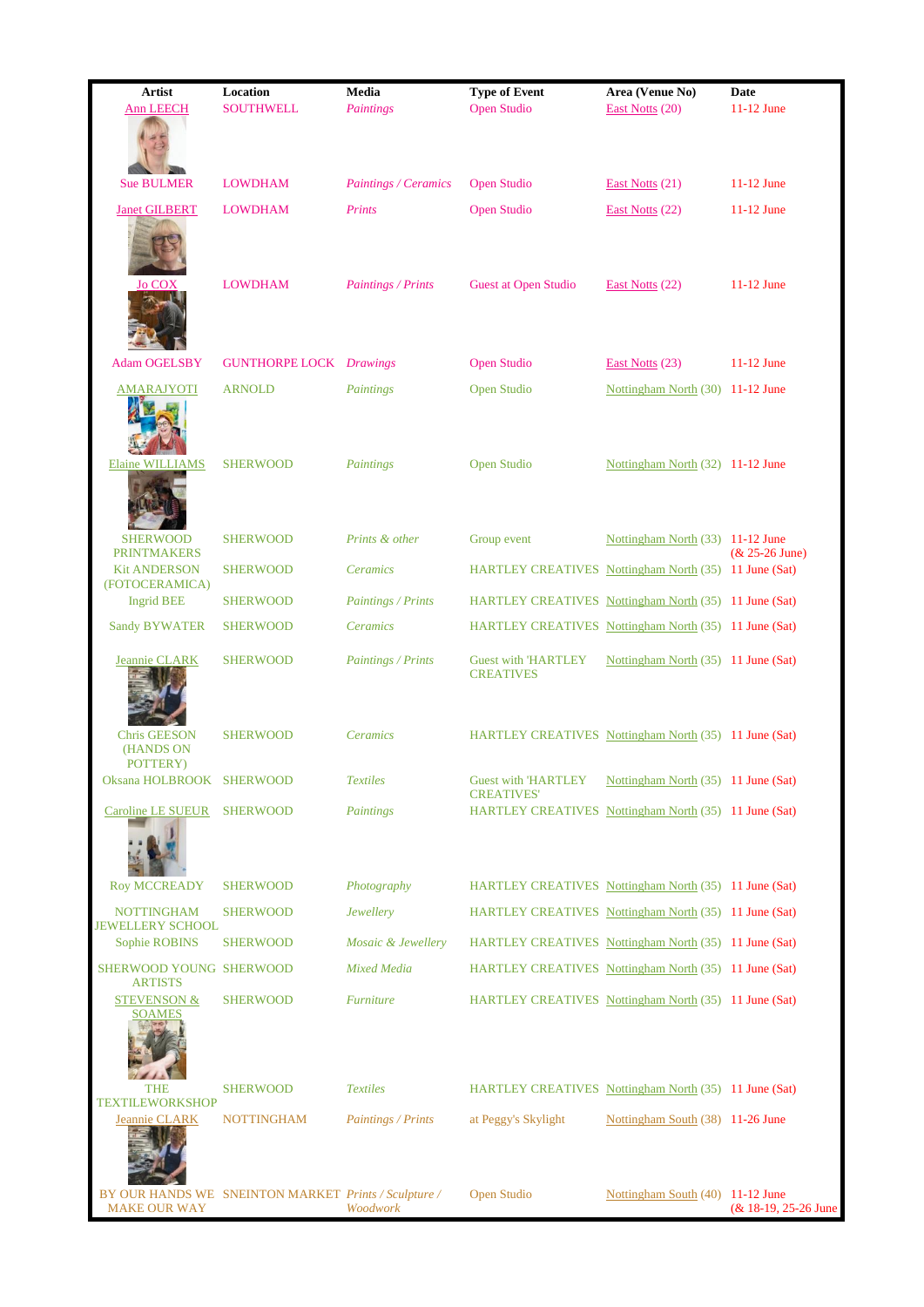| Artist                                                   | Location                                             | Media                               | <b>Type of Event</b>                                                       | Area (Venue No)                  | Date                                    |  |  |
|----------------------------------------------------------|------------------------------------------------------|-------------------------------------|----------------------------------------------------------------------------|----------------------------------|-----------------------------------------|--|--|
| <b>18-19 JUNE</b>                                        |                                                      |                                     |                                                                            |                                  |                                         |  |  |
| <b>Judy STEVENSON</b>                                    | <b>MISSON</b>                                        | Ceramics                            | <b>Open Studio</b>                                                         | North Notts (1)                  | 18-19 June                              |  |  |
| <b>Ann ROBBINS</b>                                       | <b>SCROOBY</b>                                       | Ceramics                            | <b>Open Studio</b>                                                         | North Notts (3)                  | 18-19 June<br>$&25-26$ June)            |  |  |
| Penny CAWLEY                                             | <b>SCROOBY</b>                                       | Paintings                           | <b>Open Studio</b>                                                         | North Notts (4)                  | 18-19 June<br>$(25-26$ June)            |  |  |
| <b>Joy GIBBS PRICE</b>                                   | <b>EVERTON</b>                                       | Ceramicist                          | <b>Open Studio</b>                                                         | North Notts (5)                  | 18-19 June                              |  |  |
| RETFORD ARTS HUB RETFORD<br><b>STUDIOS</b>               |                                                      | <b>Sculpture</b>                    | Group event                                                                | North Notts (7)                  | 18 June (Sat)<br>& 11 June)             |  |  |
| <b>SHINE FESTIVAL</b>                                    | <b>THORESBY</b>                                      | Various media                       | <b>Festival</b> event                                                      | North Notts (10)                 | 11-26 June                              |  |  |
| <b>Clare WATSON</b>                                      | <b>NORTH CLIFTON</b>                                 | Paintings                           | <b>Open Studio</b>                                                         | East Notts $(11)$                | 17-26 June                              |  |  |
| <b>Diane SANDERS</b><br>随信                               | <b>NORTH CLIFTON</b>                                 | Paintings                           | <b>Open Studio</b>                                                         | East Notts (12)                  | 17-20 June                              |  |  |
| ALE.                                                     | <b>COLLINGHAM</b>                                    | Paintings                           | <b>Open Studio</b>                                                         | East Notts (13)                  | 18-19 June<br>$& 11-12, 25-26$<br>June) |  |  |
| Emma MAYLE                                               | <b>NEWARK</b>                                        | <b>Glass</b>                        | <b>Open Studio</b>                                                         | East Notts (14)                  | 18-19 June<br>$& 25 - 26$ June)         |  |  |
| <b>Susan MORTON</b>                                      | 'UPTON STUDIOS'                                      | <b>Ceramics</b>                     | <b>Open Studio</b>                                                         | East Notts (18)                  | 11-19 June                              |  |  |
| <b>John LACEY</b>                                        | <b>UNDERWOOD</b>                                     | <b>Upcycled Art</b>                 | 'Hidden Valleys Arts Trail' West Notts (27)<br><b>Open Studio</b>          |                                  | 18-19 June                              |  |  |
| <b>Jackie WARD &amp; Guests BRINSLEY</b>                 |                                                      | <b>Various</b>                      | 'Hidden Valleys Arts Trail' West Notts (28)<br>Group of 4 artists          |                                  | 18-19 June                              |  |  |
| <b>Gavin DARBY</b>                                       | <b>BRINSLEY</b>                                      | <b>Sculpture</b>                    | Guest at 'Hidden Valleys West Notts (29)<br><b>Arts Trail' Open Studio</b> |                                  | 18-19 June                              |  |  |
| <b>Pamela WARDLE</b>                                     | <b>BRINSLEY</b>                                      | <b>Paintings</b>                    | 'Hidden Valleys Arts Trail' West Notts (29)<br><b>Open Studio</b>          |                                  | 18-19 June                              |  |  |
| <b>Jeannie CLARK</b>                                     | <b>NOTTINGHAM</b>                                    | Paintings / Prints                  | at Peggy's Skylight                                                        | Nottingham South (38) 11-26 June |                                         |  |  |
| <b>SURFACE GALLERY SNEINTON</b><br><b>STUDIO ARTISTS</b> |                                                      | <b>Various</b>                      | Group event                                                                | Nottingham South (39) 18 June    | $& 25$ June)                            |  |  |
| <b>MAKE OUR WAY</b>                                      | BY OUR HANDS WE SNEINTON MARKET Prints / Sculpture / | Woodwork                            | Open Studio                                                                | Nottingham South (40) 11-12 June | (& 18-19, 25-26 June                    |  |  |
| Katherine WILSON                                         | <b>TOLLERTON</b>                                     | Glass                               | Open Studio                                                                | South Notts (43)                 | 18-19 June                              |  |  |
| <b>Susan ENTWISTLE</b>                                   | <b>TOLLERTON</b>                                     | Paintings                           | Open Studio                                                                | South Notts (44)                 | 18-19 June                              |  |  |
| <b>Julie FOWKES</b>                                      | <b>KEYWORTH</b>                                      | Painter/Textiles/Prints Open Studio |                                                                            | South Notts (46)                 | 18-19 June<br>$& 25 - 26$ June)         |  |  |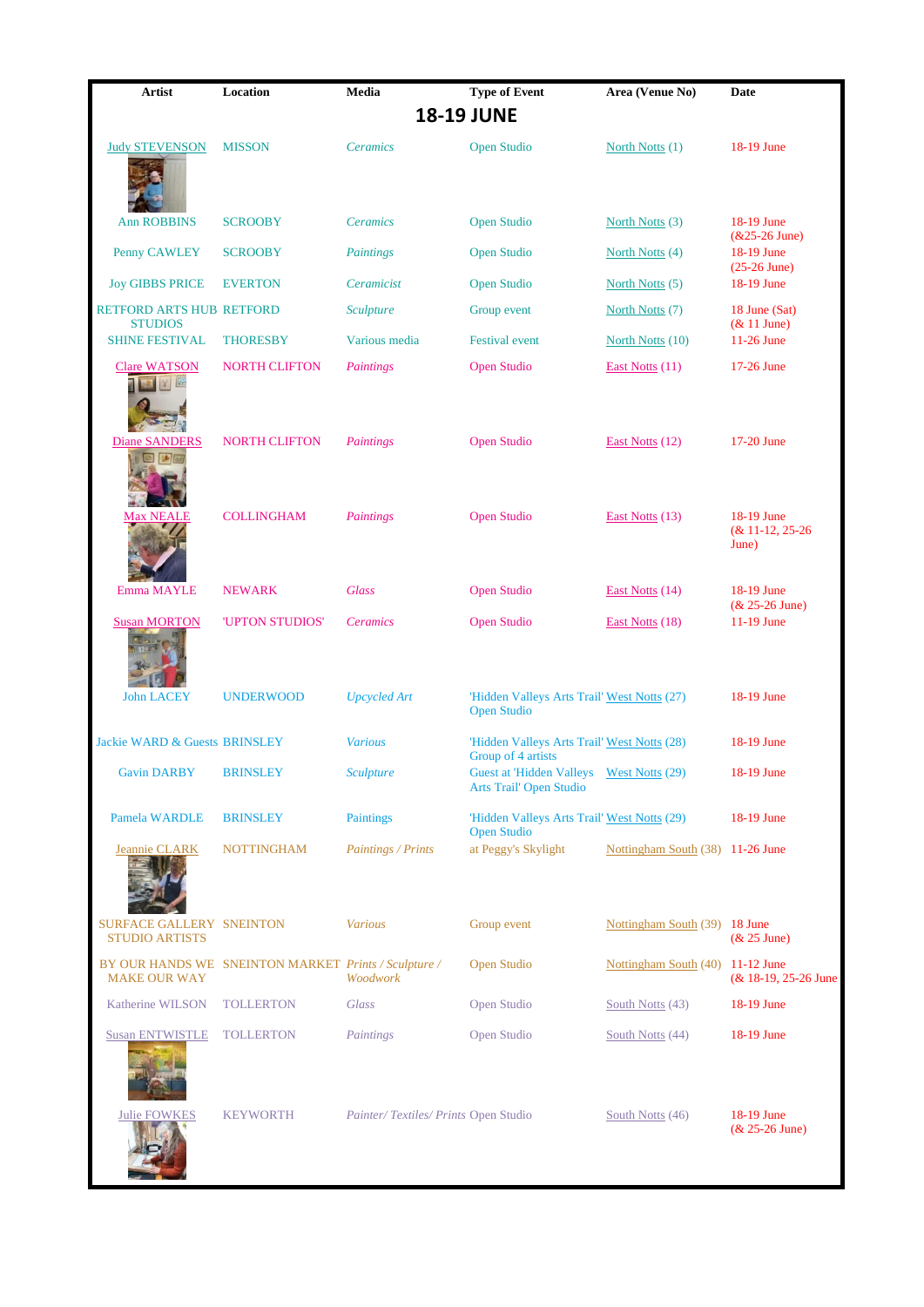| <b>Artist</b>                                     | Location                                | Media                                        | <b>Type of Event</b>                        | Area (Venue No)                     | <b>Date</b>                                     |  |  |  |  |
|---------------------------------------------------|-----------------------------------------|----------------------------------------------|---------------------------------------------|-------------------------------------|-------------------------------------------------|--|--|--|--|
| <b>Steve HUNT</b>                                 | <b>BINGHAM</b>                          | Woodwork                                     | Open Studio                                 | South Notts (48)                    | 18-19 June                                      |  |  |  |  |
| Tin<br>ON                                         | Virtual only                            | Photography/<br>Paintings                    | <b>Virtual Studio</b>                       | South Notts (49)                    | 18-19 June<br>(Virtual only)                    |  |  |  |  |
|                                                   | <b>25-26 JUNE</b>                       |                                              |                                             |                                     |                                                 |  |  |  |  |
| <b>DOVECOT GALLERY STYRRUP</b>                    |                                         | <b>Various</b>                               | Group event                                 | North Notts (2)                     | 25-26 June                                      |  |  |  |  |
| <b>WITH ARTEMPO</b><br><b>Ann ROBBINS</b>         | <b>SCROOBY</b>                          | <b>Ceramics</b>                              | <b>Open Studio</b>                          | North Notts (3)                     | 25-26 June                                      |  |  |  |  |
| Penny CAWLEY                                      | <b>SCROOBY</b>                          | Paintings                                    | <b>Open Studio</b>                          | North Notts (4)                     | $& 18-19$ June)<br>25-26 June<br>$(18-19$ June) |  |  |  |  |
| <b>Chris CAMPBELL</b>                             | <b>MATTERSEY</b>                        | <b>Sculpture</b>                             | <b>Open Studio</b>                          | North Notts (6)                     | 25 June (Sat)                                   |  |  |  |  |
| <b>SHINE FESTIVAL</b><br><b>Clare WATSON</b>      | <b>THORESBY</b><br><b>NORTH CLIFTON</b> | <b>Various</b><br>Paintings                  | <b>Festival</b> event<br><b>Open Studio</b> | North Notts (10)<br>East Notts (11) | 11-26 June<br>17-26 June                        |  |  |  |  |
| <b>Max NEALE</b>                                  | <b>COLLINGHAM</b>                       | Paintings                                    | <b>Open Studio</b>                          | East Notts (13)                     | 25-26 June<br>(& 11-12, 18-19)<br>June)         |  |  |  |  |
| Emma MAYLE                                        | <b>NEWARK</b>                           | <b>Glass</b>                                 | Open Studio                                 | East Notts (14)                     | 25-26 June<br>$& 18-19$ June)                   |  |  |  |  |
| <b>Clare TAYLOR</b>                               | <b>MANSFIELD</b>                        | <b>Ceramics / Textiles</b>                   | <b>Open Studio</b>                          | West Notts $(25)$                   | 25-26 June                                      |  |  |  |  |
| Martha HENTON<br>(HILDA & CLARICE)                | <b>MANSFIELD</b>                        | <b>Fashion</b>                               | <b>Open Studio</b>                          | West Notts (26)                     | 25-26 June                                      |  |  |  |  |
| Dawn WISER<br>(Dawn Feeney Jewellery)             | <b>MAPPERLEY</b>                        | Jewellery                                    | Guest at Open Studio                        | Nottingham North (31) 25-26 June    |                                                 |  |  |  |  |
| <b>Sarah SEWELL</b>                               | <b>MAPPERLEY -</b>                      | <b>Textiles</b>                              | <b>Open Studio</b>                          | Nottingham North (31) 25-26 June    |                                                 |  |  |  |  |
| <b>SHERWOOD</b><br><b>PRINTMAKERS</b>             | <b>SHERWOOD</b>                         | Prints & other                               | Group event                                 | Nottingham North (33) 25-26 June    | $& 11-12$ June)                                 |  |  |  |  |
| THE PLACE ACTIVITY SHERWOOD<br><b>CENTRE</b>      |                                         | Paintings, Glass &<br>more                   | Group event                                 | Nottingham North (34) 25-26 June    |                                                 |  |  |  |  |
| <b>Clare MORGAN</b>                               | <b>WOLLATON</b>                         | Prints                                       | <b>Guest at Open Studio</b>                 | Nottingham South (36) 25-26 June    |                                                 |  |  |  |  |
| <b>Hilke KURZKE</b>                               | <b>WOLLATON</b>                         | <b>Books / Prints /</b><br><b>Miniatures</b> | <b>Open Studio</b>                          | Nottingham South (36) 25-26 June    |                                                 |  |  |  |  |
| <b>CLARK</b>                                      | <b>NOTTINGHAM</b>                       | Paintings / Prints                           | at Peggy's Skylight                         | Nottingham South (38) 11-26 June    |                                                 |  |  |  |  |
| SURFACE GALLERY SNEINTON<br><b>STUDIO ARTISTS</b> |                                         | Various media                                | Group event                                 | Nottingham South (39) 25 June       | (& 18 June)                                     |  |  |  |  |